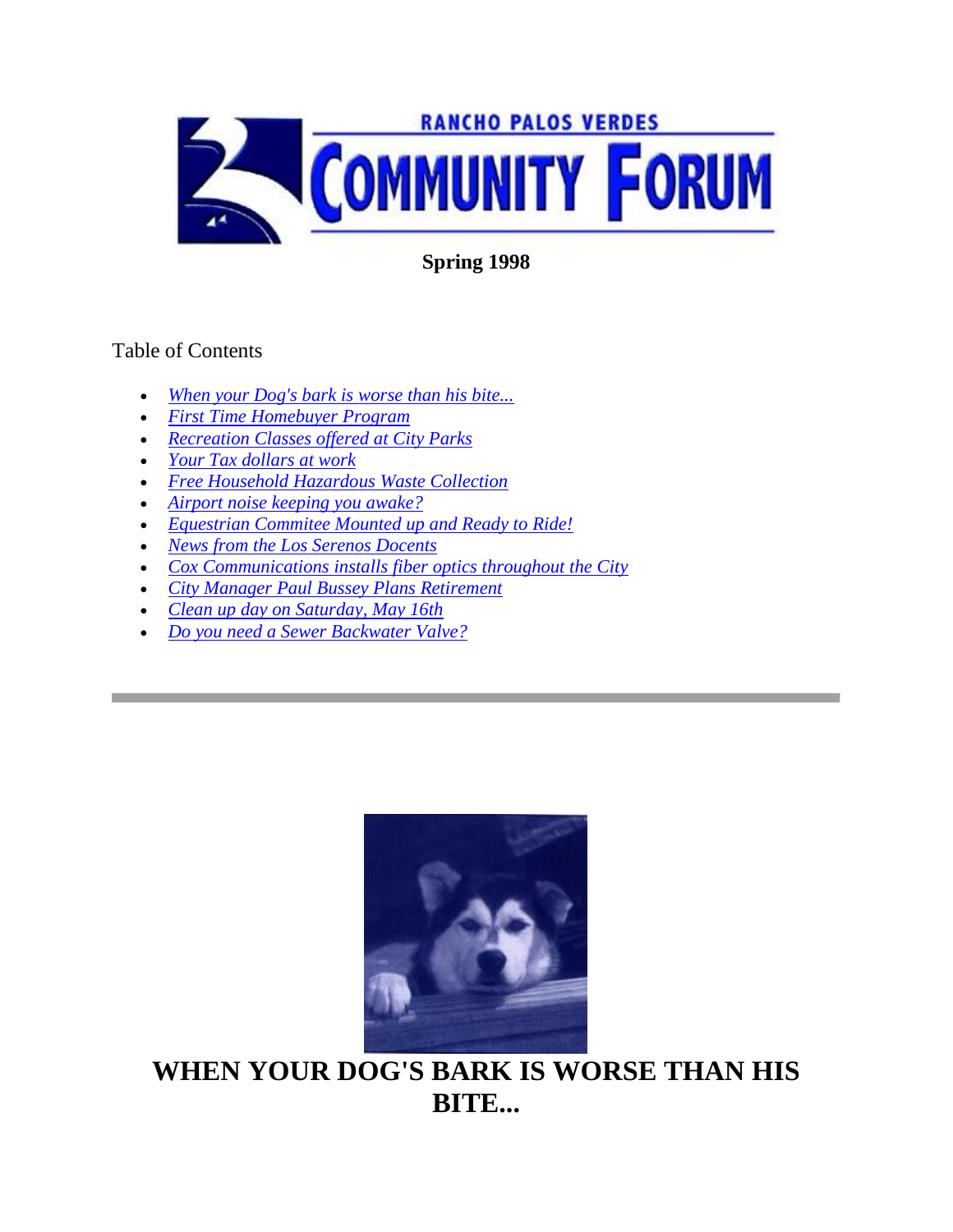#### **what to do about excessive barking**

Dog may be man's best friend --except when he barks all day and all night. If your neighbors feel that your dog is an excessive barker, find out why and solve the problem. Don't let it continue until a lot of resentment is built up between you and your neighbors. Some dogs have more of a propensity to bark than others. Generally, they bark to express their needs or when they become excited, frightened, bored, or isolated for long periods.

According to the Southern California Humane Society (SPCA) one common reason a dog barks is to protect his territory from perceived threats. The extent of this territory varies greatly. Some dogs consider the whole neighborhood as their territory and will bark at any intrusion or threat detected by sight, sound or smell. To decrease your dog's barking and his natural propensity to guard his territory, there are several things you can do to limit his boundaries: don't allow your dog --male or female --to mark every bush, tree or post; always keep your dog on a leash and never give him free run of the neighborhood; lastly, early spaying or neutering may reduce your dog's desire to mark his territory.

If you confine your dog to the backyard because he's not housebroken, get him trained so he can occasionally spend some time with the family indoors. Dogs living alone outside frequently become constant barkers.

On the other hand, if your dog spends most of his time indoors and barks excessively when the door bell rings or when there is movement outside, then obedience training can cure the barking problem. The "down" and "sit-stay" commands are a good start in teaching your dog to stop barking on command. Typically, it is difficult for a dog to bark in these positions. Choose a command such as "quiet" or "cut" when your dog barks and praise him immediately when he stops. You may want to allow your dog to bark two or three times before giving a command to stop, however, to be successful, you must be consistent with these commands.

Sometimes excessive barking is an indication of the dog's general health and wellbeing, but more often it is "separation anxiety" --the result of being left alone for extended periods of time. Sometimes, this can be alleviated by exercising your dog before you leave the house. Make your absences short at first, then vary the length of time until your dog understands that you will return. Special treats and toys can also help. Better yet, have somebody come in during your absence and walk or play with your dog.

If a neighbor's dog disturbs you with loud and incessant barking the City urges you to contact the owner first. Frequently, the owner is unaware that this barking is occurring; assume that the owner needs to be told about the problem. If, however, the owner is unresponsive, you can then register up to three complaints with the SPCA --that's the agency that the City contracts with for animal control. If the problem persists, the City will take appropriate measures, including a dog hearing if necessary, to resolve the problem.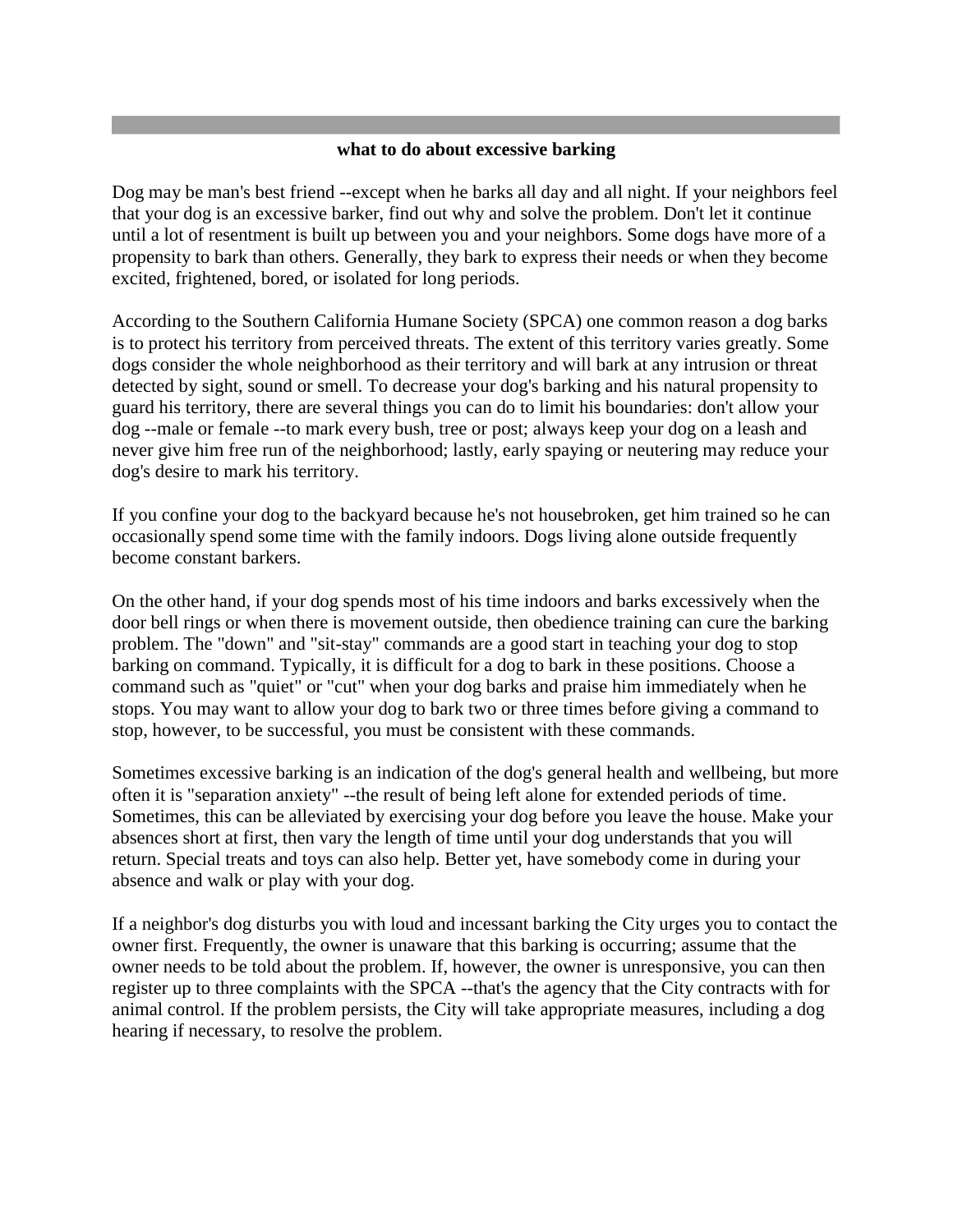For more information on excessive dog barking or other animal care matters, please contact the Los Angeles Society for the Prevention of Cruelty to Animals (SPCA/Southern California Humane Society) at (310) 676-1149 or your local veterinarian.

## **First Time Homebuyer Program**

#### **Mortgage Credit Certificates**

**The City of Rancho Palos Verdes, in cooperation with the County of Los Angeles, offers a First Time Homebuyer Program to those who have not owned a principal residence within the past three years. The program is called the Mortgage Credit Certificate Program.**

### **What is a Mortgage Credit Certificate (MCC)?**

An MCC gives the homebuyer a federal tax credit each year the buyer keeps the same mortgage loan and lives in the same house. A qualified homebuyer may receive a direct federal income tax credit for up to twenty percent of mortgage interest, rather than the traditional write-off against income. This credit reduces the amount of federal taxes the holder of the certificate would pay and can help the homebuyer qualify for a loan.

#### **Who is Eligible?**

First time homebuyers: You must not have owned a principal residence within the past three years; you must live in the house you are buying; and, you must meet the following income limits:

|                             | <b>Maximum Income</b> | Size of<br><b>Household</b> | <b>Maximum</b><br><b>Income</b> |
|-----------------------------|-----------------------|-----------------------------|---------------------------------|
| Size of<br><b>Household</b> |                       |                             |                                 |
| 1 person                    | \$28,750              | 5 person                    | \$44,300                        |
| 2 person                    | \$32,850              | 6 person                    | \$47,600                        |
| 3 person                    | \$36,950              | 7 person                    | \$50,900                        |
| 4 person                    | \$41,050              | 8 person                    | \$54,150                        |

The purchase price of the dwelling unit cannot not exceed:

New Dwelli ng  $Unit =$ \$230, 564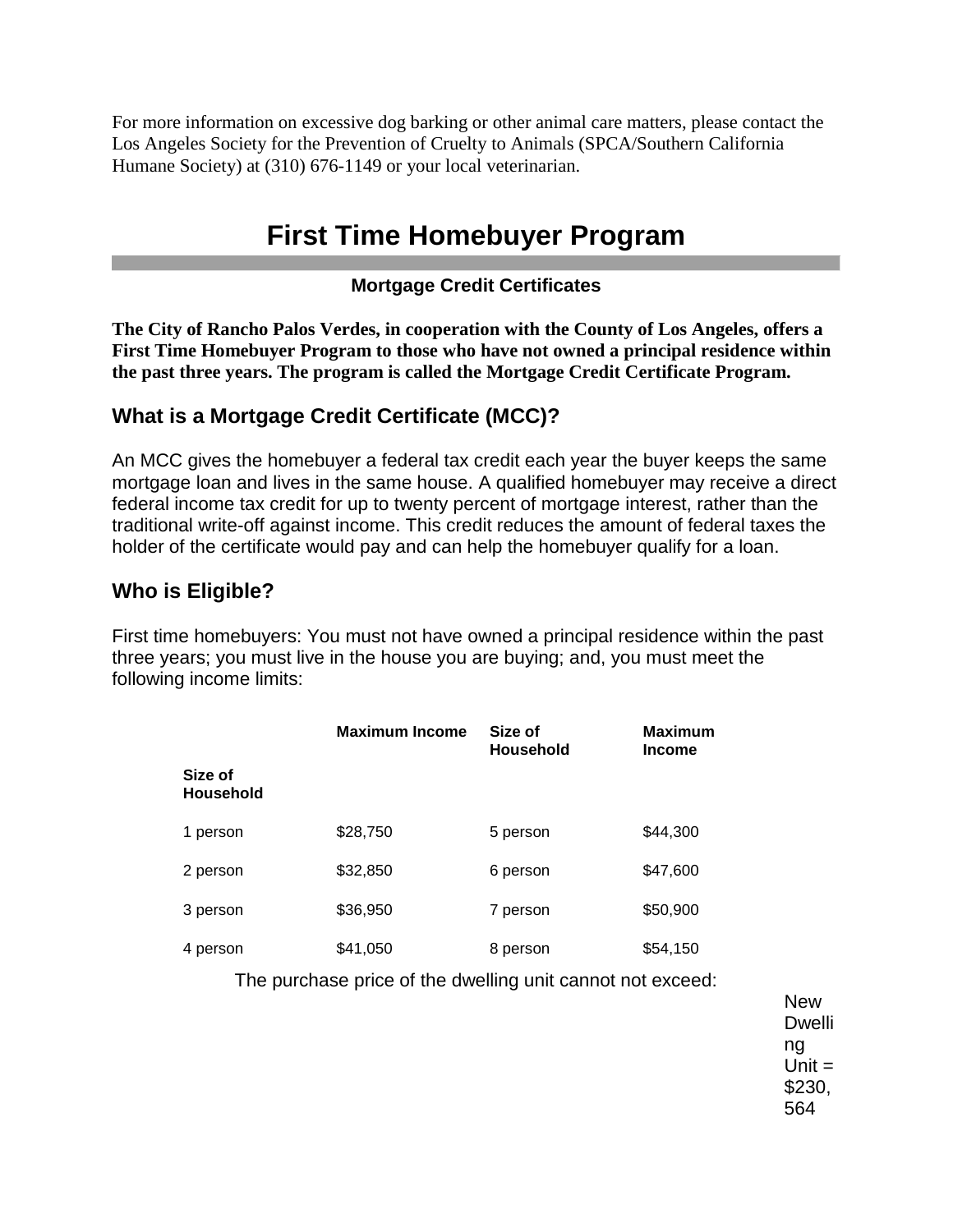Existin g Dwelli ng  $Unit =$ \$196, 198

### **How do you apply?**

The County of Los Angeles administers this program but does not make loans. Instead, you must go through the normal process of choosing a realtor, finding a house, condo, or townhouse, and arranging financing with one of the participating lenders. The lender determines if you and the property are eligible, and then submits the MCC application to the County. If you and your home qualify, the County then issues an MCC. After your escrow closes and you receive your MCC, you can take the income tax credit every year, as long as you keep the same home and the original first mortgage and continue to live in the house as your principal residence.

If you would like a program brochure, call Gregory Pfost at City Hall (310)377-6008. If you have specific questions regarding the application process or need a list of participating lenders, please call Diane Jackson at the County of Los Angeles - (213)890-7090

# **RECREATION CLASSES OFFERED AT CITY PARKS**

Registration is now under way for the City's privatized recreation classes which are held at various park sites. Information can be picked up at Hesse Park, or you can call the class instructor:

Cherie Ackerman (310) 547-5073

Tap and Children's Combo Dance Classes (4 years - Adult)

Vi Ballard (310) 373-9740

Mommy & Me (Birth to Crawling)

Mommy & Me for Working Parents (Birth to Crawling)

Ann Bosma (310) 375-2064

Aerobic Dancing: Lite Impact (Adult)

Herb Clarkson (310) 377-6342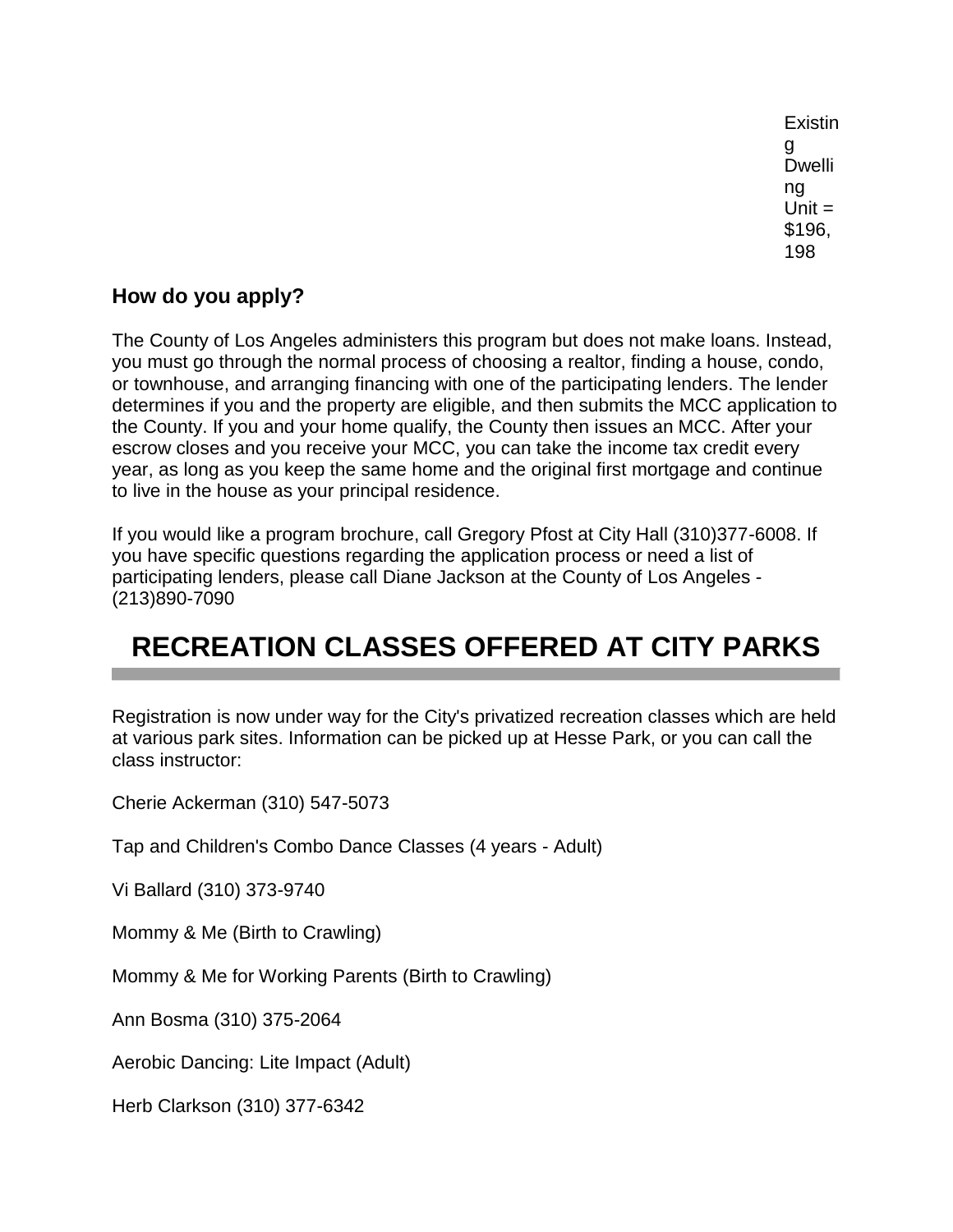Amateur Radio Class (Teen/Adult)

Stan Corzine (310) 318-2690

Tai Chi Chuan (Teen/Adult)

New !! Beginner class

Advanced class

Jacquelyn Fernandez (310) 377-2965

Women's Exercise & Fitness Class (Adult)

Larry Johnson (310) 831-5307

Tennis - Beg/Int/Adv (7 years-Adult)

Pee Wee Tennis (4-6 years)

Michele (310) 517-0295

Yoga Revitalization (Adult)

Jeanne Murphy (310) 377-8507

Ladies Exercise (Adult)

Sachiye Nakano (310) 544-1624

Awareness Through Movement - Feldenkrais Method (Adult)

Bones for Life (Adult)

Barry Sacks (310) 519-4622

### **YOUR TAX DOLLARS AT WORK**

#### **PV DRIVE EAST & MONTEMALAGA DRIVE GET MAJOR REPAIRS - BE PREPARED FOR DELAYS**

The good news is that Palos Verdes Drive East and Montemalaga Drive will undergo major repairs, resurfacing, and improvements to the median island. The bad news is that motorists can expect some delays.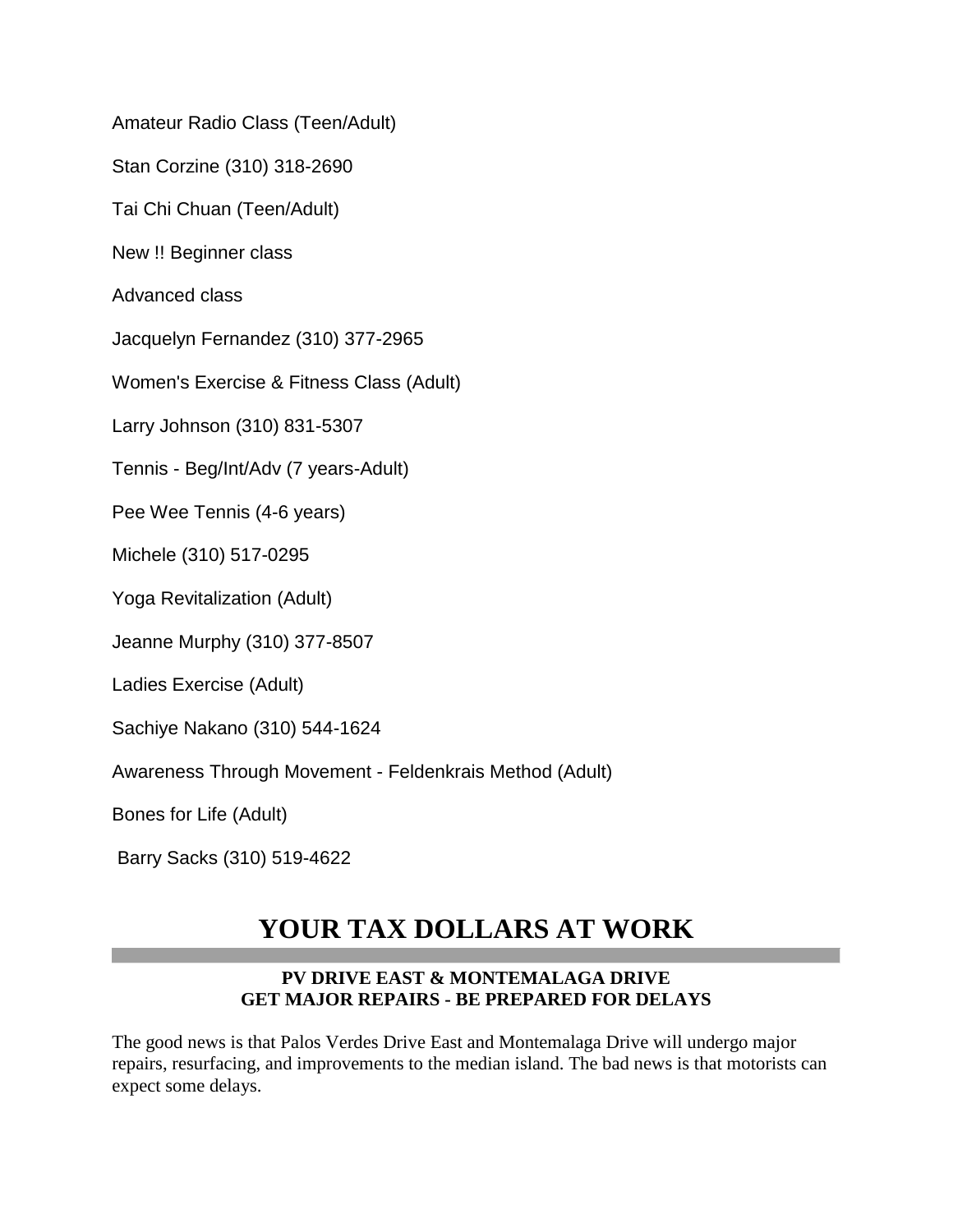Beginning in mid-February, Palos Verdes Drive East between Colt Road and Ganado Drive was pared down to one lane beginning at 8:30 A.M. and opening up to two lanes again at 4:30 P.M. These hours should accommodate the peak traffic hours for people on their way to work and school. Work at this location will be completed by May.

Montemalaga Drive between Silver Spur and the City's boundary with Palos Verdes Estates, will undergo similar work beginning early March. Traffic on Montemalaga will be directed into the existing parking lane and should not impact traffic too severely. This work will be completed in June.

Costing \$1.15 million, funding for this project comes from Federal taxes on gasoline and from Proposition "C" which is a 1/2 cent state sales tax that is distributed to cities on a per capita basis for the purpose of improving transportation conditions. Improvements from this project will include better roadside drainage, curbing, median island improvements, and roadway surfaces.

The contractor on this job, Excel Paving Company, will notify residents and businesses about temporary blockages during the asphalt grinding and paving phases of these projects.

## **FREE HOUSEHOLD HAZARDOUS WASTE COLLECTION**

#### **THE RIGHT WAY TO GET RID OF HOUSEHOLD HAZARDOUS WASTE PRODUCTS**

WHERE: Rancho Palos Verdes City Hall/City Yard,

located at 30940 Hawthorne Blvd., 1/2 mile from Palos Verdes Dr. W.

WHEN: Saturday, May 16th, 1998, from 9 AM to 3 PM

Bring materials such as used motor oil and automotive fluids, paint and stains, household cleaners, pesticides, and herbicides for proper disposal. There is a limit of 15 gallons or 125 pounds of waste per vehicle. Bring the items in a sturdy box, preferably in their original, labeled containers. Do not mix hazardous materials together! EXPLOSIVES, AMMUNITION, RADIOACTIVE MATERIALS OR MATERIALS FROM BUSINESSES WILL NOT BE ACCEPTED.

This Household Hazardous Waste Roundup will be conducted by Los Angeles County. For more information on household hazardous waste or storm drain pollution prevention, please call (888) CLEAN LA.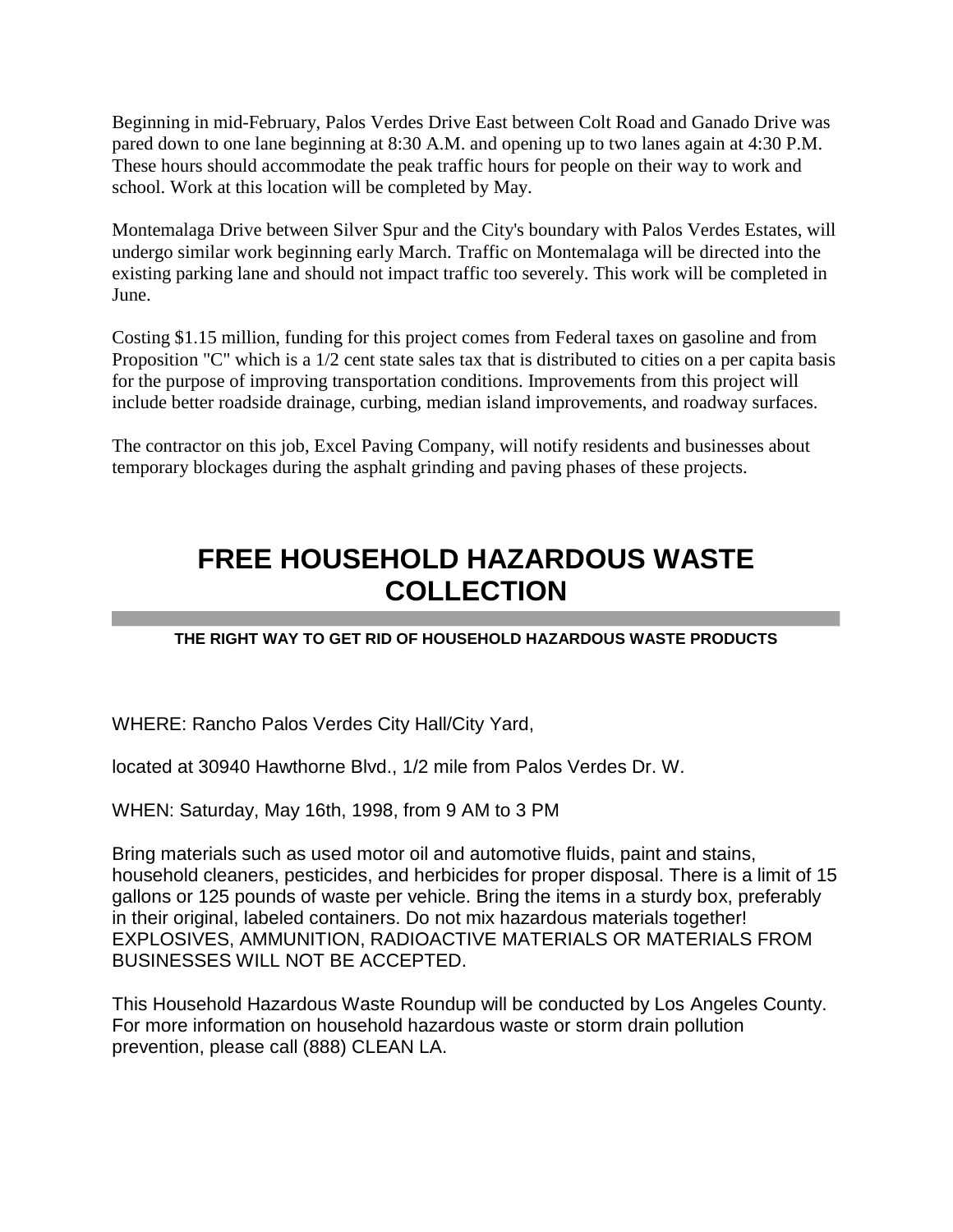

## **AIRPORT NOISE KEEPING YOU AWAKE?**

Residents concerned about the increased noise from LAX air traffic can voice their complaints to several agencies: **FAA Noise Complaint Line,** 310-725-3638; **FAA Western Pacific Regional Office,** Attn: Regional Executive Manager, PO Box 92007 WWPC, Los Angeles CA 90009; **LAX 24-hour Noise Hotline,** 310-64-NOISE (646-6473); **LAX Airport Manager,** PO Box 92216, Los Angeles CA 90009-2216; **FAA Southern California Terminal Radar Approach Control,** Attn: Air Traffic Manager

9175 Kearny Villa Road, San Diego CA 92126-7099, ph: 619-537-5800 fax: 619-537-5805; and **FAA Flight Standards Office,** 2250 East Imperial Hwy., Ste. 140

El Segundo CA 90245, ph: 310-215-2150 fax: 645-3768.

Even though the FAA says that southbound turbojets departing LAX are to remain at least five miles west and three miles south of the Peninsula until leaving 13,000 feet and that turbo-prop jets fly over the Peninsula at an altitude of at least 5,000 feet, residents have complained about the increasing frequency and noise level generated by low flying aircraft out of LAX.

The City Council has filed a complaint with the FAA and urges residents to complain directly to that agency to demonstrate the significance of this noise problem to Peninsula residents. When making a complaint, it is very important to include the time, date, approximate location, type of aircraft and any other identifying features of the incident.

The FAA has formed a task force to resolve some of these quality of life issues generated by regional airports and has assured the City that they will hold community meetings throughout the Los Angeles region to get public input.

Residents who have any questions about this matter should contact the City Manager's Office at 377-0360.

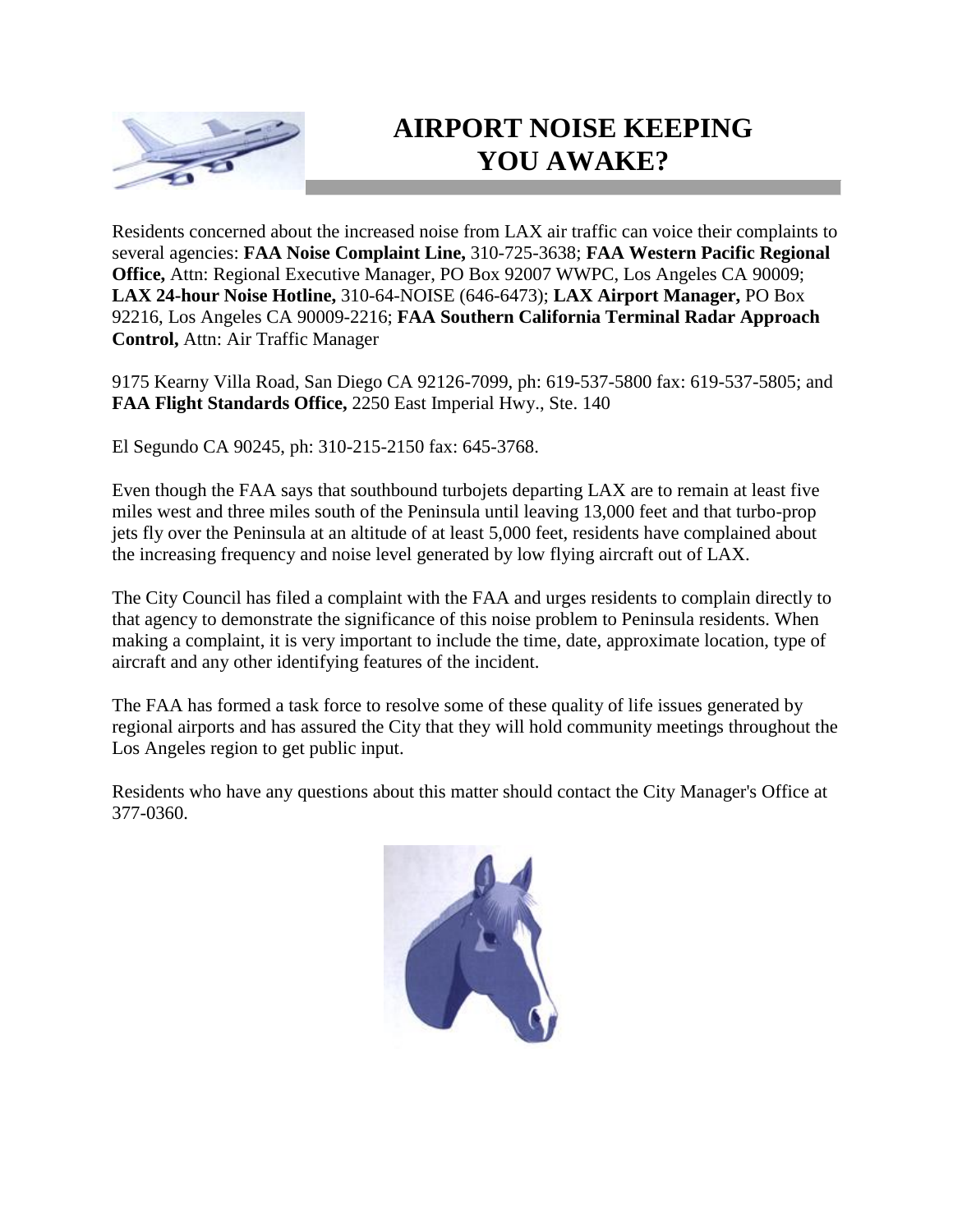## **EQUESTRIAN COMMITTEE MOUNTED UP AND READY TO RIDE!**

If you're a fan of James Bond movies or Star Trek: The Next Generation, the letter "Q" might have one particular meaning, but if you're a horse-loving Rancho Palos Verdes resident, "Q" stands for the "eQuestrian" in the City's Equestrian Overlay Districts.

Setting the standards for these four "Q" Districts was one of the hottest topics during last year's revision to the Development Code. The biggest of these Q Districts is located in the beautiful Portuguese Bend area, with smaller ones existing in the neighborhoods along Palos Verdes Drive East, a portion of the Ridgecrest Ranchos tract, and in an area on the south side of Via Campesina near the Palos Verdes Golf Course.

In addition to establishing regulations for the Q Districts, the revisions to the Development Code also created a nine-member Equestrian Committee to implement those regulations. Recently, the City Council appointed residents to serve on that Committee: Richard T. Bara, Michael Bowler, Don Burt, Joe Deeble, Sherree Greenwood, Charlene O'Neil, Madeline Ryan, William D. Simpson, and Jeanne Smolley. Richard Bara was appointed Chairman.

Besides advising the staff, this Committee will also advise the Planning Commission and the City Council on the enforcement of these standards, and assist in solving disputes over the keeping of horses and other large domestic animals. Additionally, they will rule on permits for large domestic animals and, when necessary, initiate proceedings for abatement of public nuisances on private property. Their first order of business, however, is to develop guidelines for conducting Committee business and implementing the standards for the Q Districts.

Committee meetings will be held on the second Thursday of the month at 7:00 P.M. in the Community Room at City Hall. For more information, please contact the staff liaison for this Committee, Associate Planner Kit Fox at (310) 377-6008.

## **NEWS FROM THE LOS SERENOS DOCENTS**

#### **IT'S NOT TOO LATE TO JOIN THE DOCENTS AT POINT VICENTE**

There is still time to become a member of the Los Serenos Docents and enroll in the next training classes that begin on Wednesday, March 18th. Classes are held on Wednesday evenings and on some Saturdays; one doesn't need a background in marine biology --only an interest and a desire to serve the community.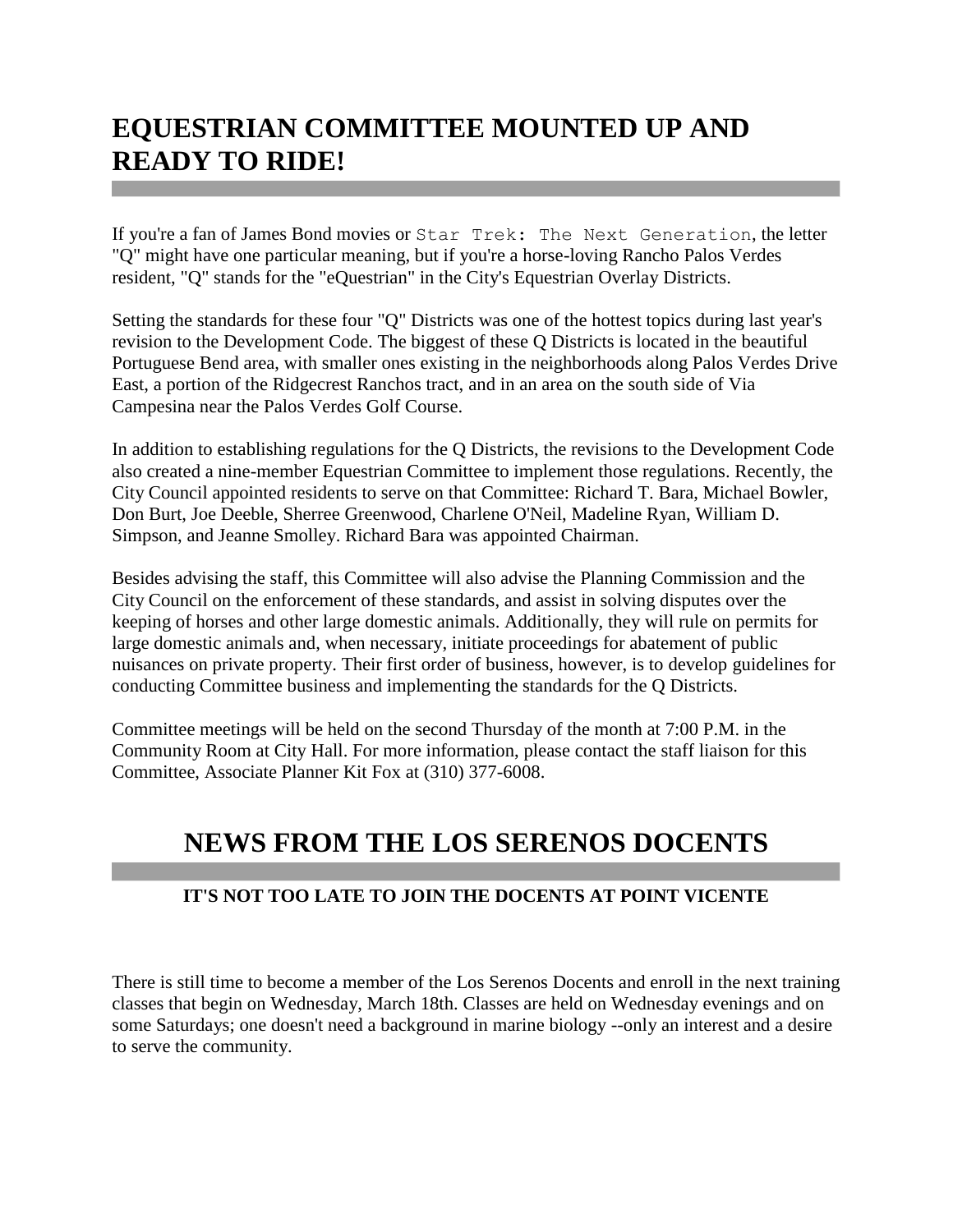Docents lead tours at the Point Vicente Interpretive Center, the Abalone Cove Shoreline Park tidepools, and the nature walks at the Ladera Linda Community Center located on Forrestal Drive. Members have the option of choosing which park they will focus on.

Class curriculum includes the study of whales, dolphins, sea lions, local history, the Peninsula's unique geological features, and the local flora and fauna. There are frequent guest speakers, field trips and more.

For more information about this exciting opportunity, call 377-5370 or stop by the Point Vicente Interpretive Center at 31501 Palos Verdes Drive West in Rancho Palos Verdes.

## **COX COMMUNICATIONS INSTALLS FIBER OPTICS THROUGHOUT THE CITY**

Cox Communications, the local carrier of cable TV on the Palos Verdes Peninsula, has installed over 100 miles of fiber optics since mid-1997 and there are still 20 miles to go. Cox is also replacing the electronic equipment that services City residents. This laying of cable and installation of new equipment does, however, require marking up sidewalks, digging up streets, and adding lines to utility poles.

These fiber optic cables will greatly increase the network's capacity for providing additional entertainment channels, cellular telephone service, carrying high speed data for computers, and providing digital television programming. All of these services will be carried to City residences over existing cable and will be available to subscribers late this year or early 1999.

Even though Federal law permits the cable company to access public utility easements, Cox is trying to keep disruption to a minimum and will notify residents by announcements on Channel 12 and by notification left at area homes a few days in advance of construction work. If a resident wishes to talk to Cox about any problem that may arise about work being done in a utility easement, please call them at (310) 377-1800.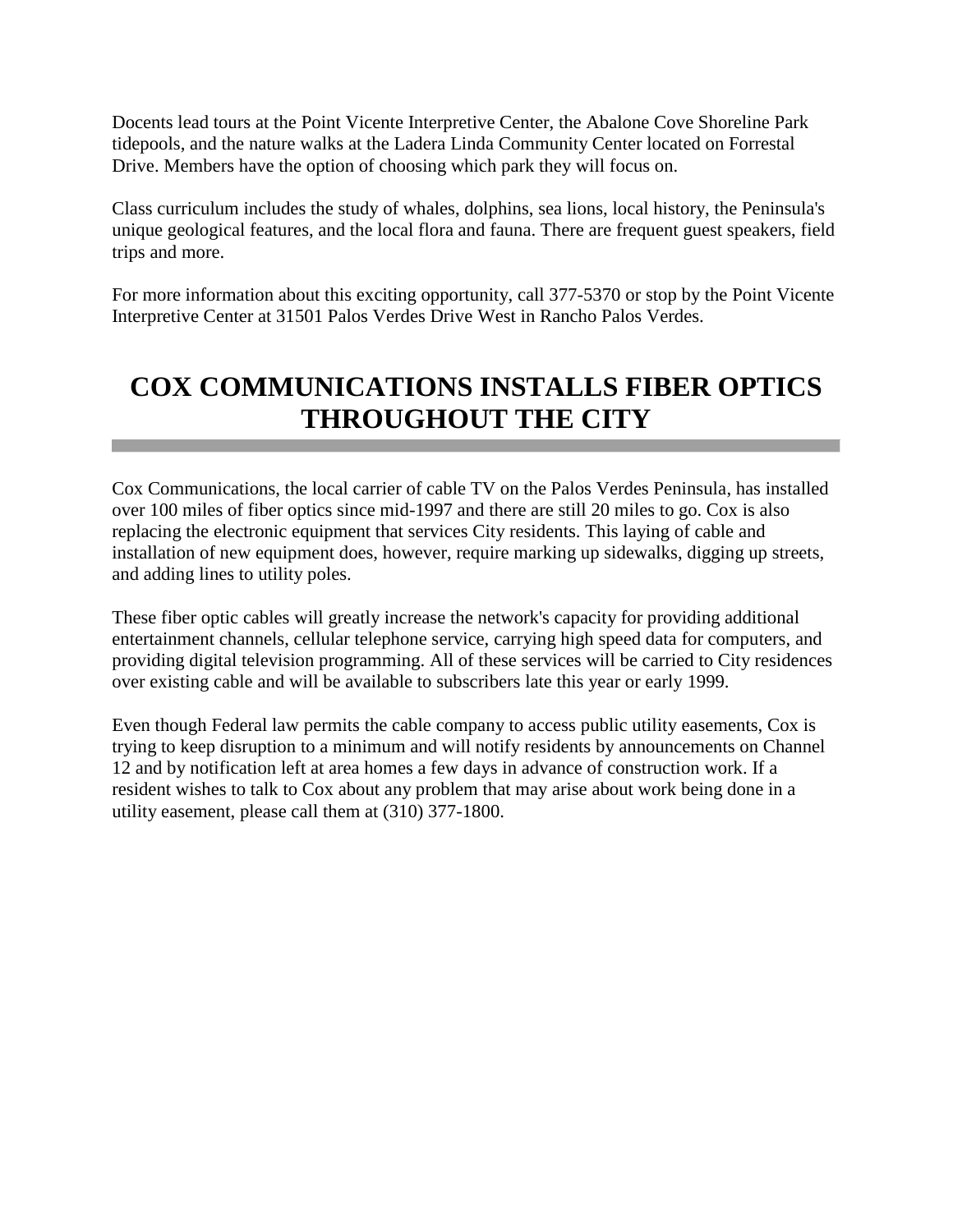

### **CITY MANAGER PAUL BUSSEY PLANS RETIREME!**

After more than thirty years of public service, City Manager Paul Bussey has announced his retirement, effective July 1, 1998. Making this announcement to the City Council last November, Mr. Bussey said that the time had come for him to pursue interests that have long been postponed.

Mr. Bussey's public service career started with a tour of duty in Turkey for the U. S. Peace Corps. He then served as city manager for several cities in Southern California: La Palma, Carlsbad, and Loma Linda. He also served as Director of Governmental Administrative Affairs for the Mission Viejo Company.

In his letter to the City Council, Mr. Bussey said that while he has experienced regret in leaving other cities to pursue new challenges, in no other case have those regrets been as great as those he now feels in leaving Rancho Palos Verdes. Citing his good fortune in having a City Council who gave him the guidance and full support to carry out his responsibilities to the community, he also complimented City employees for their support and talent.

The City is using a consulting firm to assist in the search for a new city manager. It is hoped that the selection will be made prior to Mr. Bussey's departure.

A retirement party is planned for Saturday, June 20 at the Marina Hilton Hotel in San Pedro. Residents interested in attending should contact Jackie Drasco in the City Manager's Office at (310) 377-0360.

## **CLEAN UP DAY ON SATURDAY, MAY 16TH**

#### **REUSE AND RECYCLE BULKY ITEMS**

Clean Up Day will be held on Saturday, May 16th. This is an opportunity to donate bulky items such as mattresses, furniture, and appliances instead of sending them to a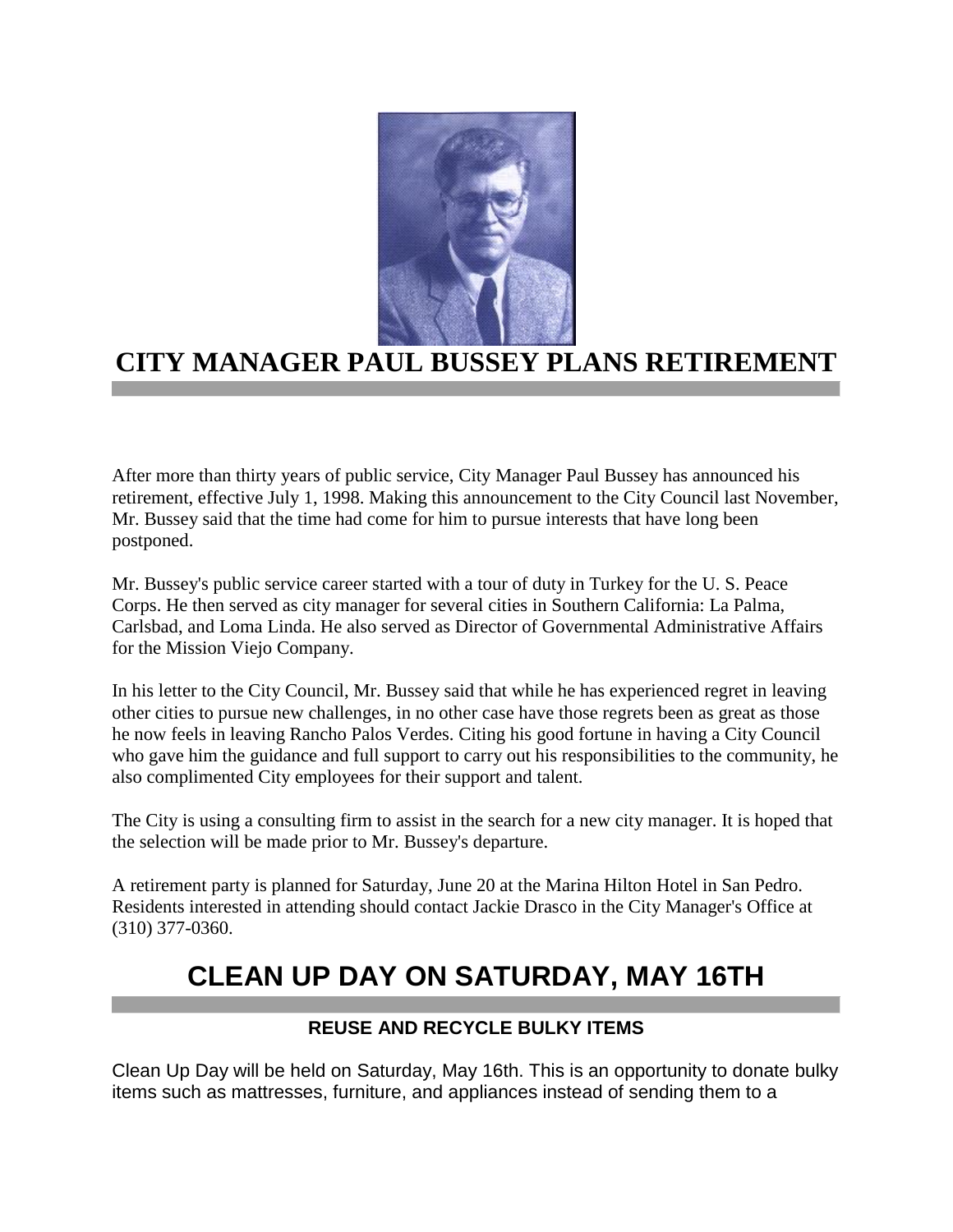landfill. An appointment for pick-up is required and can be made by calling (310) 541- 6500 before Thursday, May 14, 1998. After establishing the pick-up time, place only those items listed in the YES column below, at the curb on Saturday, May 16. Goodwill Industries will collect the items for reuse and recycling; they will recycle ONLY the bulky items in the YES column below. Please review to determine if you have anything to be recycled.

| <b>NO</b>                                                                                                     |  |
|---------------------------------------------------------------------------------------------------------------|--|
| Water or gas heaters, automobile parts, built<br>stoves                                                       |  |
| Doors, windows, toilets, sinks, tubs, counter to<br>cabinets, dirt, lumber, awnings, paneling, cond<br>blocks |  |
| Waterbeds, electric beds, hospital beds                                                                       |  |
| Ceiling fans, ceiling lights, swing sets, carpe<br>padding                                                    |  |
| Air conditioners, swamp coolers, chest freeze                                                                 |  |
| Dentist chairs, dome chairs, barber chairs                                                                    |  |
| Hazardous waste and chemicals, such as pa<br>and pesticides                                                   |  |
|                                                                                                               |  |

Note that some construction debris and renovation materials in the NO column can be collected and recycled by commercial trash haulers only; contact City Hall for lists of commercial haulers. Residents should contact their regular trash hauler to dispose of any large, bulky items that the Goodwill cannot accept.

### **DO YOU NEED ONE?**

#### **A SEWER BACKWATER VALVE**

No one will tell you that you need it until it happens --the sewer backs up into your house and you're left with a mess to clean up. That's generally when you find out about a "backwater" valve.